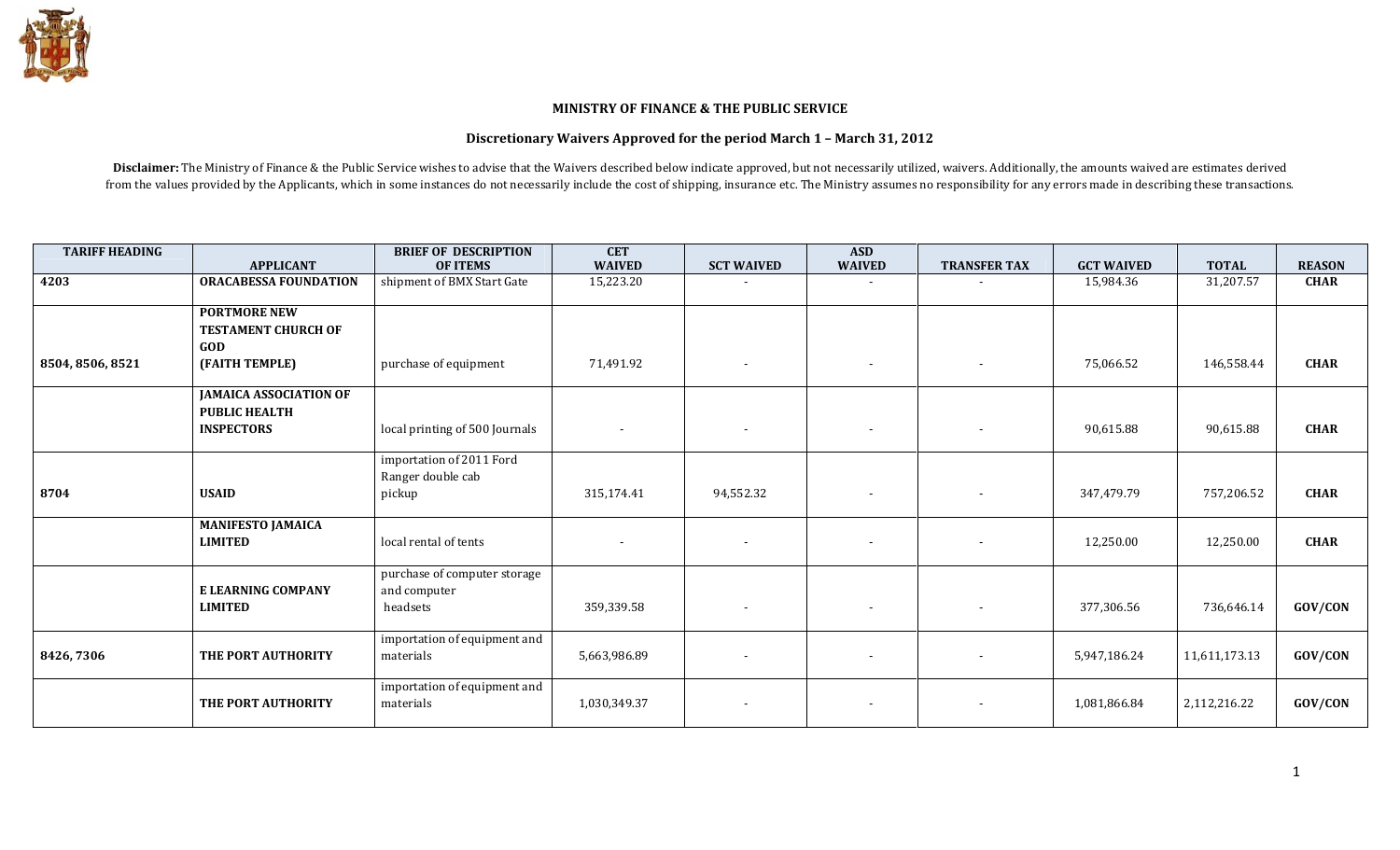| <b>TARIFF HEADING</b>     | <b>APPLICANT</b>                                           | <b>BRIEF OF DESCRIPTION</b><br><b>OF ITEMS</b>       | <b>CET</b><br><b>WAIVED</b> | <b>SCT WAIVED</b>        | <b>ASD</b><br><b>WAIVED</b> | <b>TRANSFER TAX</b>      | <b>GCT WAIVED</b> | <b>TOTAL</b> | <b>REASON</b>   |
|---------------------------|------------------------------------------------------------|------------------------------------------------------|-----------------------------|--------------------------|-----------------------------|--------------------------|-------------------|--------------|-----------------|
|                           | THE PORT AUTHORITY                                         | importation of equipment and<br>materials            | 18,526.48                   | $\overline{\phantom{a}}$ | $\overline{\phantom{a}}$    | $\overline{\phantom{a}}$ | 19,452.81         | 37,979.29    | GOV/CON         |
|                           | THE PORT AUTHORITY                                         | local purchase of access<br>control and CCTV systems |                             |                          | $\blacksquare$              |                          | 4,812,179.24      | 4,812,179.24 | GOV/CON         |
| 8703                      | <b>JAMAICA FIRE BRIGADE</b>                                | purchase of one Ambulance                            | 843,127.30                  | 1,011,752.76             |                             |                          | 1,062,340.40      | 2,917,220.46 | <b>GOV/INST</b> |
|                           | <b>MINISTRY OF HOUSING</b><br><b>ENVIRONMENT AND WATER</b> | retransfer of property                               |                             |                          |                             | 60,000.00                |                   | 60,000.00    | <b>GOV/INST</b> |
| 8536                      | <b>WIGTON WINDFARM</b><br><b>LIMITED</b>                   | importation of vacuum switch                         | 91,726.01                   |                          |                             | $\blacksquare$           | 96,312.31         | 188,038.31   | <b>OTHER</b>    |
| 6902, 6904                | <b>VENUS VOLLEYBALL CLUB</b>                               | importation of T-shirts and<br>sak paks              | 15,223.20                   |                          | $\overline{\phantom{a}}$    |                          | 15,984.36         | 31,207.57    | <b>OTHER</b>    |
| 4911                      | <b>BOOK EMPIRE LIMITED</b>                                 | importation of raw material                          | 454,554.24                  |                          |                             |                          | 477,281.95        | 931,836.19   | <b>OTHER</b>    |
| 6109,9506                 | <b>JAMAICA CRICKET</b><br><b>ASSOCIATION</b>               | importation of Cricket Gears                         | 438,757.52                  |                          |                             | $\overline{\phantom{a}}$ | 460,695.39        | 899,452.91   | <b>OTHER</b>    |
| 4901                      | Y SPEEDOS SWIM CLUB                                        | purchase of medals and<br>ribbons                    | 16,904.40                   |                          |                             |                          | 17,749.62         | 34,654.01    | <b>OTHER</b>    |
| 9506                      | <b>JAMAICA SKEET CLUB</b>                                  | importation of targets                               | 117,044.47                  |                          |                             |                          | 225,310.60        | 342,355.06   | <b>OTHER</b>    |
| 7117                      | <b>JAMAICA OLYMPIC</b><br><b>ASSOCIATION</b>               | importation of medallist lapel<br>pins               | 1,789.61                    |                          | $\overline{\phantom{a}}$    | $\overline{a}$           | 1,879.09          | 3,668.70     | <b>OTHER</b>    |
| 6109, 5115, 6404,<br>6103 | <b>JAMAICA FOOTBALL</b><br><b>FEDERATION LIMITED</b>       | importation of referee gears<br>and sporting gears   | 233,619.62                  |                          |                             | $\overline{\phantom{a}}$ | 245,300.60        | 478,920.22   | <b>OTHER</b>    |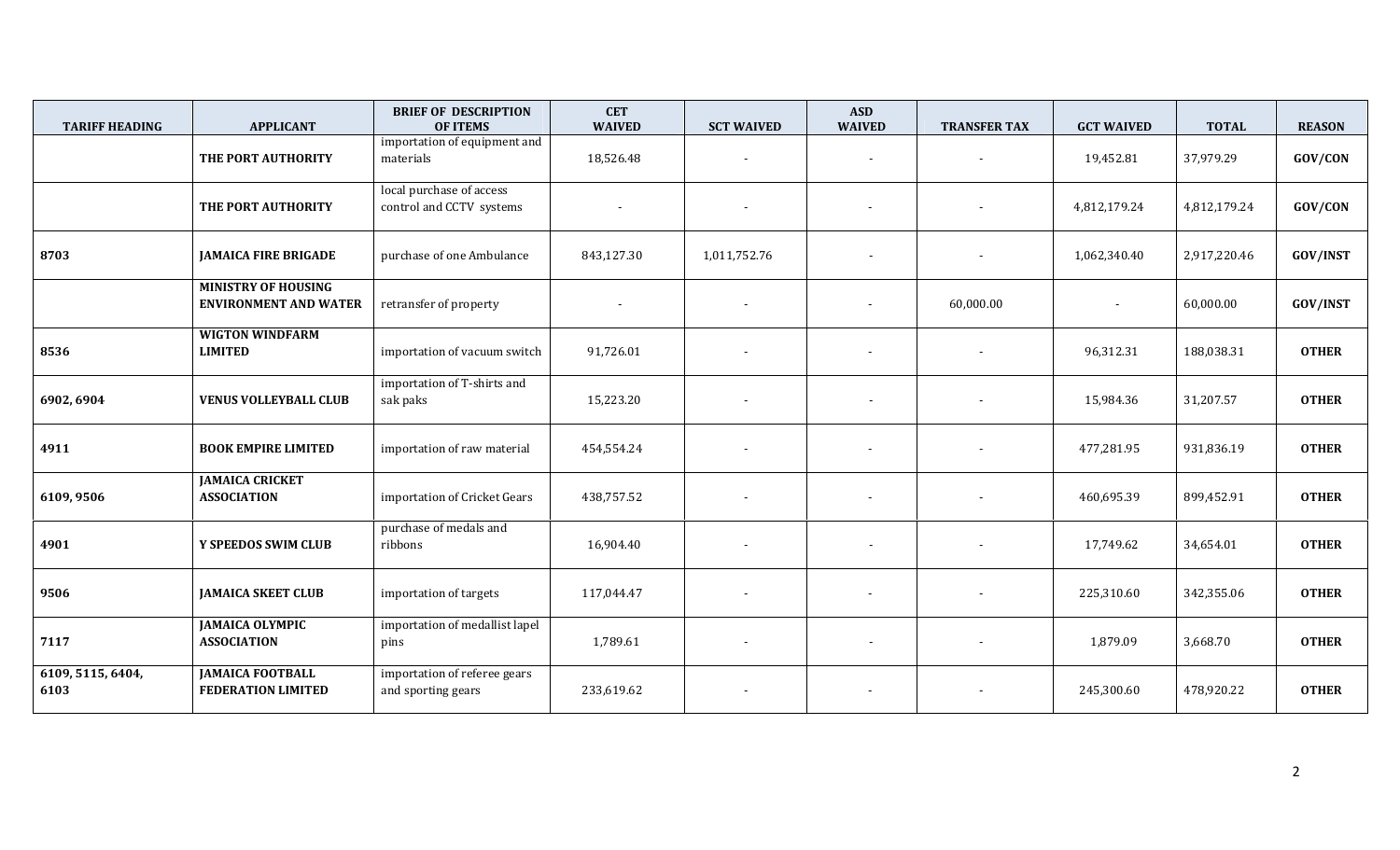| <b>TARIFF HEADING</b>    | <b>APPLICANT</b>                                                              | <b>BRIEF OF DESCRIPTION</b><br><b>OF ITEMS</b> | <b>CET</b><br><b>WAIVED</b> | <b>SCT WAIVED</b> | <b>ASD</b><br><b>WAIVED</b> | <b>TRANSFER TAX</b>      | <b>GCT WAIVED</b> | <b>TOTAL</b> | <b>REASON</b>     |
|--------------------------|-------------------------------------------------------------------------------|------------------------------------------------|-----------------------------|-------------------|-----------------------------|--------------------------|-------------------|--------------|-------------------|
| 4901, 4821,<br>6307,7326 | <b>JAMAICA FOOTBALL</b><br><b>FEDERATION LIMITED</b>                          | importation of sporting gears                  | 19,094.40                   |                   | $\overline{\phantom{a}}$    | $\overline{\phantom{a}}$ | 20,049.12         | 39,143.52    | <b>OTHER</b>      |
| 4203                     | <b>JAMAICA GOLF</b><br><b>ASSOCIATION/CINNAMON</b><br><b>HILL GOLF COURSE</b> | importation of golf<br>equipment               | 392,520.33                  |                   | $\overline{\phantom{a}}$    |                          | 412,146.35        | 804,666.67   | <b>OTHER</b>      |
| 2309                     | <b>PIONEER MANUFACTURING</b><br><b>DISTRIBUTION CO.</b>                       | importation of Pro Pet Dog<br>Food             | 1,467,402.12                |                   |                             |                          |                   | 1,467,402.12 | <b>OTHER</b>      |
| 6109, 6204, 6202,        | <b>JAMAICA AMATEUR</b><br><b>ATHLETIC ASSOCIATION</b>                         | importation of sporting gears                  | 584,641.62                  |                   |                             |                          | 613,873.70        | 1,198,515.32 | <b>OTHER</b>      |
| 8436                     | <b>JUVA FARMS LIMITED</b>                                                     | importation of agricultural<br>Equipment       | 637,384.45                  |                   |                             |                          | 669,253.67        | 1,306,638.11 | <b>OTHER/AGRI</b> |
| 8432                     | <b>AUBREY BUCHANAN</b>                                                        | importation of one six row<br>seeders          | 11,263.94                   |                   |                             |                          | 11,827.14         | 23,091.07    | OTHER/AGRI        |
| 3926                     | <b>CHRISTIANA POTATO</b><br><b>GROWERS' COOP</b>                              | importation of greenhouse<br>equipment         | 538,878.29                  |                   |                             |                          | 565,822.20        | 1,104,700.49 | <b>OTHER/AGRI</b> |
| 0713                     | <b>RICARDO NELSON</b>                                                         | importation of Red Kidney<br>Beans             |                             |                   | 316,499.99                  |                          |                   | 316,499.99   | <b>OTHER/AGRI</b> |
| 2008                     | <b>CONTINENTAL BAKING</b><br><b>COMPANY LIMITED</b>                           | importation of roasted<br>granulated peanuts   |                             |                   | 2,304,192.00                |                          |                   | 2,304,192.00 | <b>OTHER/MAN</b>  |
| 0806                     | SNH WORLDWIDE TRADING<br><b>LIMITED</b>                                       | importation of raisins                         |                             |                   | $\overline{\phantom{a}}$    |                          | 6,415,080.00      | 6,415,080.00 | <b>OTHER/MAN</b>  |
| 8703                     | <b>COLES CAR RENTAL LIMITED</b>                                               | purchase of 2012 Honda CRV                     | 419,973.90                  | 251,984.34        |                             |                          |                   | 671,958.25   | <b>OTHER/TOUR</b> |
| 8703                     | <b>CHALIS CAR RENTAL AND</b><br><b>TOUR LIMITED</b>                           | importation of two 2012<br>Toyota Yaris        | 217,850.88                  | 522,842.11        |                             |                          | 548,984.22        | 1,289,677.21 | <b>OTHER/TOUR</b> |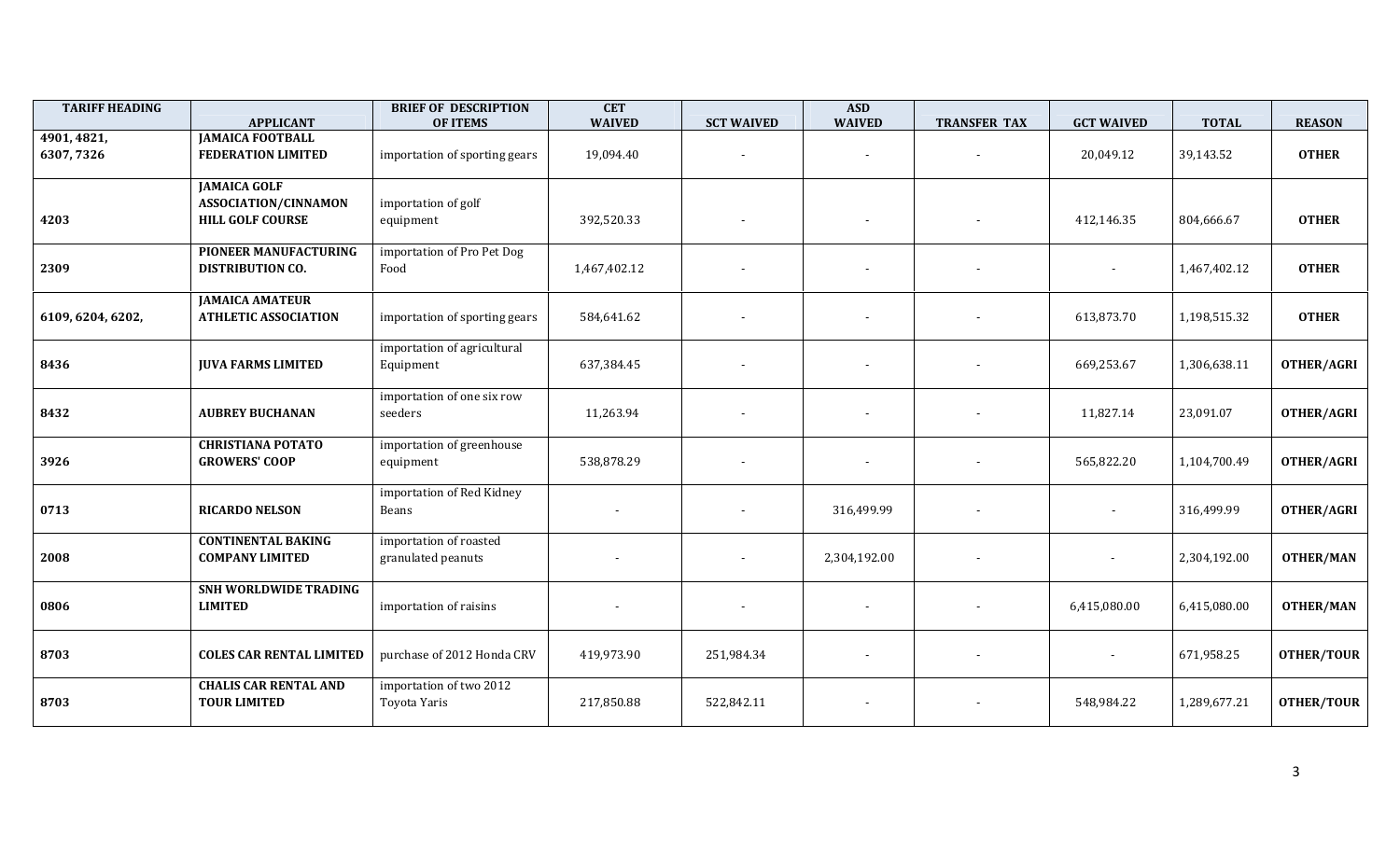| <b>TARIFF HEADING</b>                       | <b>APPLICANT</b>                                           | <b>BRIEF OF DESCRIPTION</b><br><b>OF ITEMS</b>                           | <b>CET</b><br><b>WAIVED</b> | <b>SCT WAIVED</b>        | <b>ASD</b><br><b>WAIVED</b> | <b>TRANSFER TAX</b>      | <b>GCT WAIVED</b>        | <b>TOTAL</b>  | <b>REASON</b>     |
|---------------------------------------------|------------------------------------------------------------|--------------------------------------------------------------------------|-----------------------------|--------------------------|-----------------------------|--------------------------|--------------------------|---------------|-------------------|
| 8703                                        | <b>UCAL'S CAR RENTALS TOUR</b><br><b>AND TAXI SERVICES</b> | purchase of fourteen 2012<br>Toyota Yaris and six 2012<br>Toyota Corolla | 4,505,742.72                | 2,703,445.63             | $\overline{\phantom{a}}$    | $\overline{\phantom{a}}$ | $\overline{\phantom{0}}$ | 7,209,188.35  | <b>OTHER/TOUR</b> |
| 6307, 9506,<br>8903,6307                    | <b>KELLY'S WATERSPORTS</b>                                 | purchase of Life jackets,<br>water skis, wake<br>board etc               | 211,952.79                  |                          | $\overline{\phantom{a}}$    | $\overline{\phantom{a}}$ | 445,100.85               | 657,053.64    | <b>OTHER/TOUR</b> |
| 5707, 8302, 7312, 8302,<br>5607, 7312, 3926 | <b>CHUKKA CARIBBEAN</b><br><b>ADVENTURES LIMITED</b>       | purchase of cables, ropes,<br>links and mounts                           | 225,495.31                  | $\overline{\phantom{a}}$ | $\overline{\phantom{a}}$    | $\overline{\phantom{a}}$ |                          | 225,495.31    | <b>OTHER/TOUR</b> |
| 8703                                        | <b>CHALIS CAR RENTALS AND</b><br><b>TOUR LIMITED</b>       | purchase of 2012 Suzuki<br>Grand Vitara                                  | 284,951.74                  | 170,971.05               | $\overline{\phantom{a}}$    | $\overline{\phantom{a}}$ |                          | 455,922.79    | <b>OTHER/TOUR</b> |
| <b>TOTAL</b>                                |                                                            |                                                                          | 19,203,990.71               | 4,755,548.22             | 2,620,691.99                | 60,000.00                | 25,084,379.79            | 51,724,610.71 |                   |